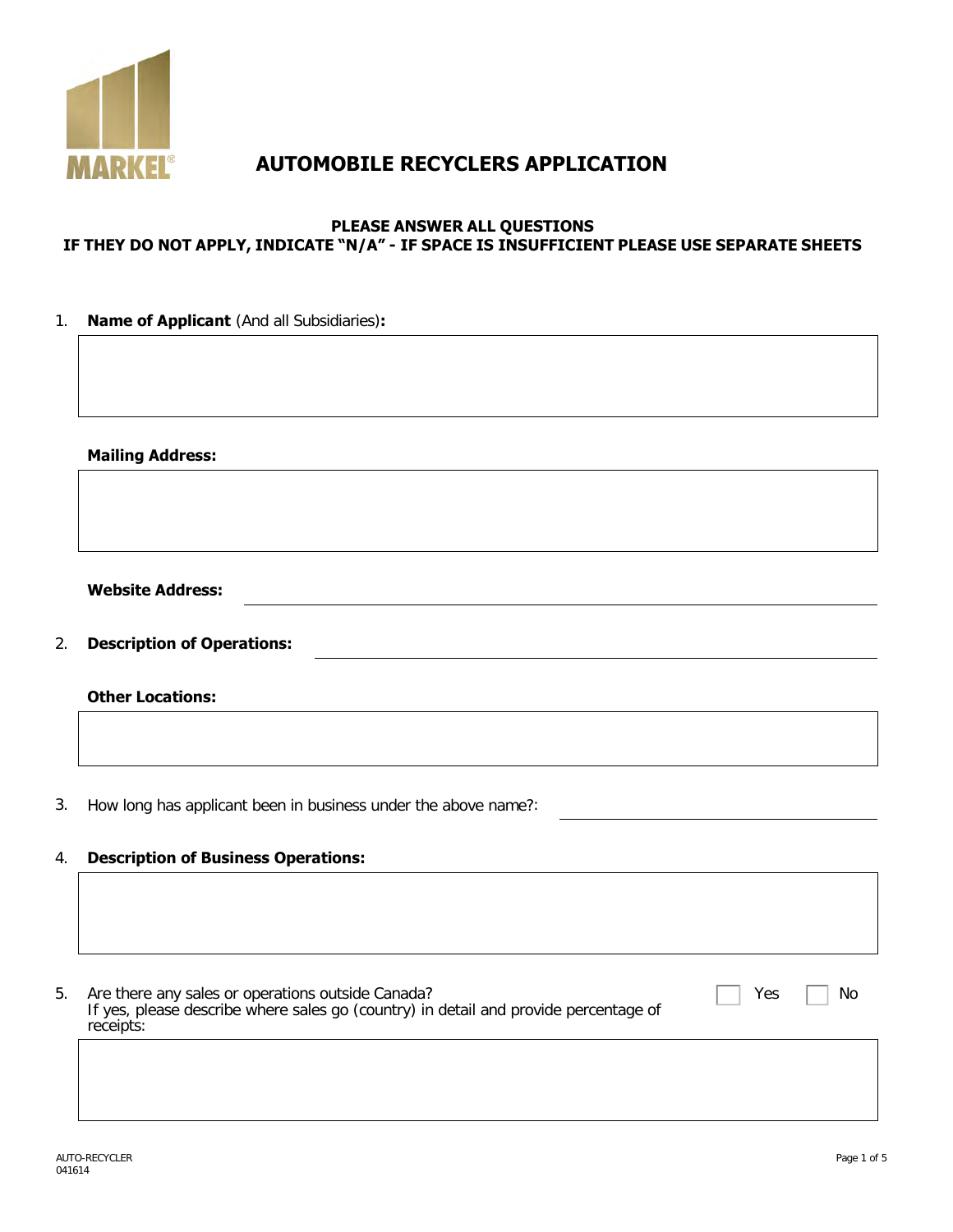| 6. | <b>Total payroll:</b>                                                                                                                                                               | <b>No. of Employees:</b> |                |    |
|----|-------------------------------------------------------------------------------------------------------------------------------------------------------------------------------------|--------------------------|----------------|----|
|    | Are all employees covered under WSIB or Worker's Compensation?                                                                                                                      |                          | Yes            | No |
|    | If No, please list numbers by job description and estimated payroll:                                                                                                                |                          |                |    |
|    | <b>Job Description</b>                                                                                                                                                              |                          | <b>Payroll</b> |    |
|    |                                                                                                                                                                                     |                          |                |    |
|    |                                                                                                                                                                                     |                          |                |    |
|    |                                                                                                                                                                                     |                          |                |    |
|    | Do you have licensed mechanics on staff?                                                                                                                                            |                          | Yes            | No |
| 7. | <b>Breakdown of Receipts:</b>                                                                                                                                                       |                          |                |    |
|    | Sale of used parts                                                                                                                                                                  |                          |                |    |
|    | Sale of scrap                                                                                                                                                                       |                          |                |    |
|    | Repair                                                                                                                                                                              |                          |                |    |
|    | Sale of rebuilt or repaired vehicles                                                                                                                                                |                          |                |    |
|    | Tow truck operations                                                                                                                                                                |                          |                |    |
|    | Off-premises welding                                                                                                                                                                |                          |                |    |
|    | Any other operations (describe)                                                                                                                                                     |                          |                |    |
| 8. | Do you employ sub-contractors?<br>If yes, what operations do they perform?                                                                                                          |                          | Yes            | No |
|    | Total estimated annual payments:                                                                                                                                                    |                          |                |    |
|    | Do you require all sub-contractors to provide proof of liability insurance?                                                                                                         |                          | Yes            | Νo |
|    | If Yes, what limit?                                                                                                                                                                 |                          |                |    |
| 9. | <b>Buildings or Premises</b> (Please list on separate sheet if more space is required).                                                                                             |                          |                |    |
|    | All Locations (provide description of locations also):                                                                                                                              |                          |                |    |
|    | a)                                                                                                                                                                                  |                          |                |    |
|    | <u> 1980 - Johann Stoff, fransk politik (f. 1980)</u><br>b)<br><u> 1989 - Johann Stoff, deutscher Stoff, der Stoff, der Stoff, der Stoff, der Stoff, der Stoff, der Stoff, der </u> |                          |                |    |
|    | c)                                                                                                                                                                                  |                          |                |    |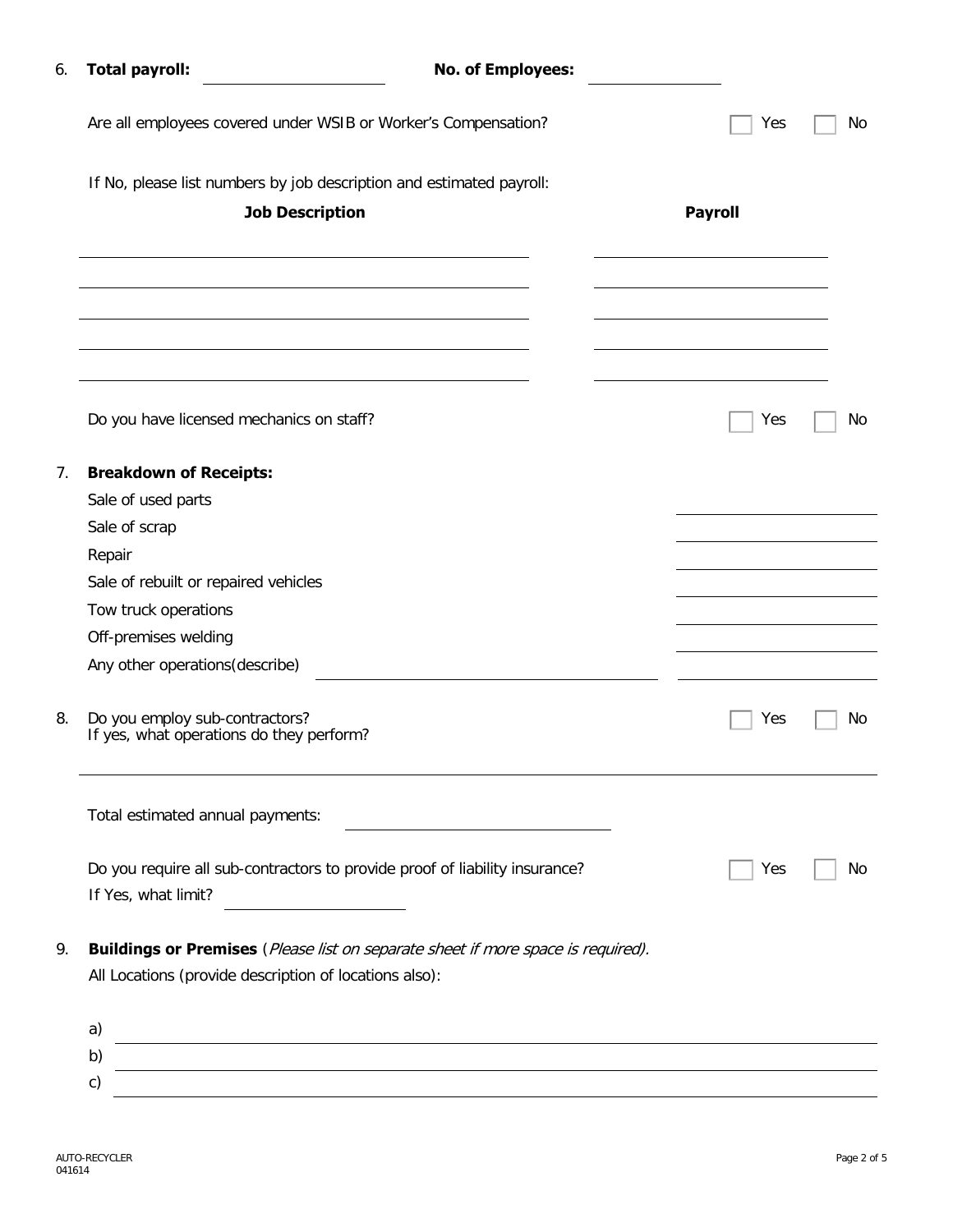#### 10. Does applicant have any agreements assuming liability? If so, please **describe and provide copies**.

11. Does applicant own/operate tow trucks or is this contracted out to a Third Party?

|     | Are all tow trucks licensed?                                                                                                    | Yes | No |
|-----|---------------------------------------------------------------------------------------------------------------------------------|-----|----|
| 12. | Are any critical used parts being sold? (i.e. critical operating parts such as front end<br>parts, brake, steering parts, etc.) | Yes | No |
|     | List products sold and provide revenue:                                                                                         |     |    |
|     |                                                                                                                                 |     |    |
| 13. | Is there any warranty on parts/service? If so, describe in detain ( <b>attach copy</b> if possible):                            |     |    |

- 14. Are customers allowed to harvest parts themselves? If Yes, describe procedure:
- 15. Confirm compound is fenced and describe any additional security (e.g. how high is the fence, is there barbed wire at the top of the fence):

|     | Are there any guard dogs?                                                                                     | No.<br>Yes |
|-----|---------------------------------------------------------------------------------------------------------------|------------|
| 16. | Are all fluids, fuels and refrigerants removed and placed in approved receptacles before vehicles are stored? |            |
| 17. | State approximate quantity of tires and how they are stored:                                                  |            |
| 18. | Does applicant presently carry insurance?<br>If yes, who is present insurer                                   | Yes<br>No. |

Yes  $\Box$  No

Yes  $\Box$  No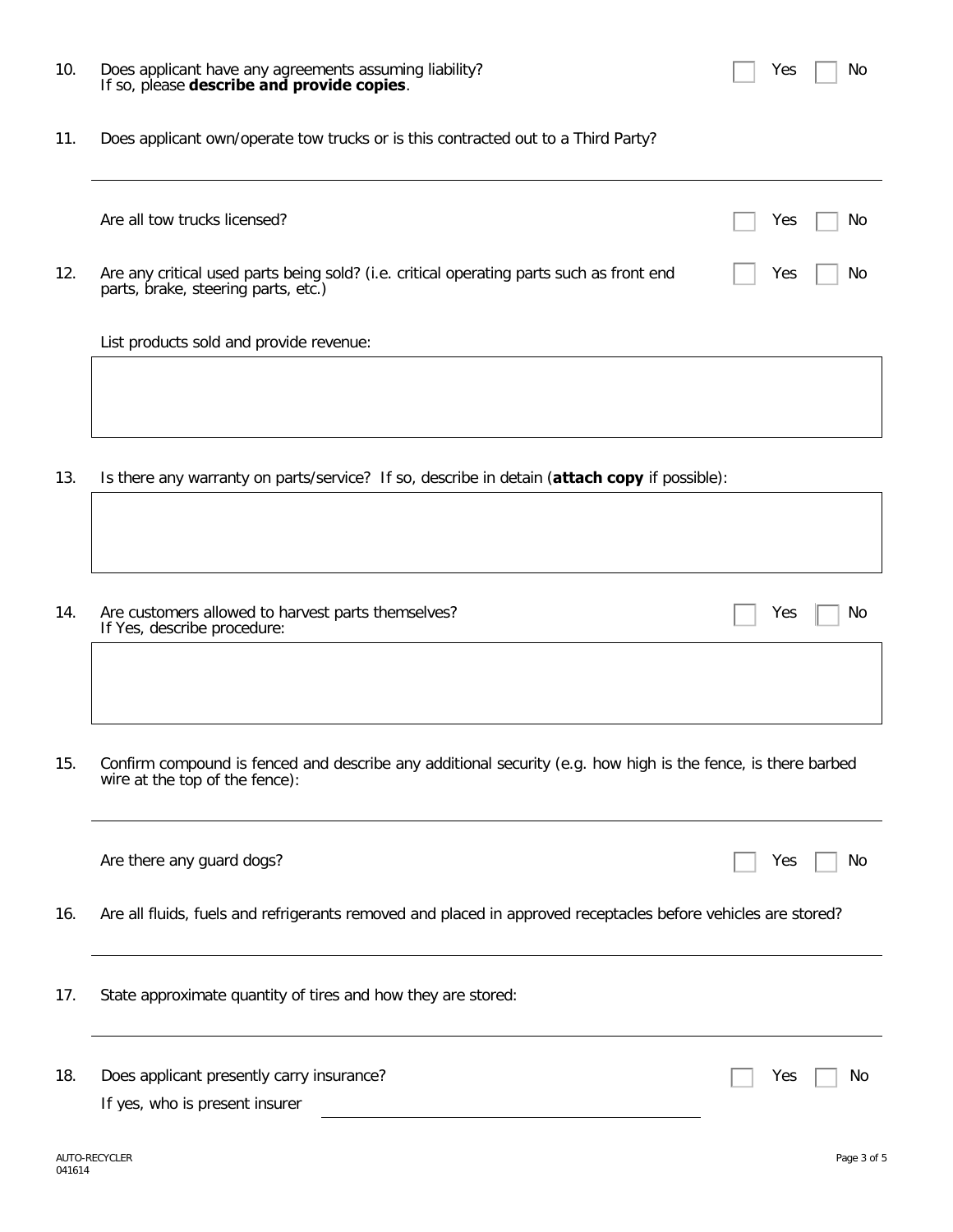|     | Premium:                                                                        |     |    | Limit:                    |           |
|-----|---------------------------------------------------------------------------------|-----|----|---------------------------|-----------|
| 19. | Is the present insurance Claims Made?                                           | Yes | No | If Yes, state retro date: |           |
|     | Are they willing to renew?                                                      | Yes | No |                           |           |
|     | If No, please explain:                                                          |     |    |                           |           |
|     | Does the policy cover all operations of the Insured?<br>If No, please describe: |     |    |                           | Yes<br>No |

### 20. **Claims History**

Include total costs from ground up for each claim, whether covered by insurance or not. Include loss experience of companies which have been taken over or merged with your company.

|                              |                                                           | <b>AMOUNT</b>  |      |                 |                   |               |
|------------------------------|-----------------------------------------------------------|----------------|------|-----------------|-------------------|---------------|
| Date of<br><b>Occurrence</b> | <b>Describe Occurrence</b><br><b>And Injury or Damage</b> | <b>Reserve</b> | Paid | <b>Expenses</b> | <b>Deductible</b> | <b>Status</b> |
|                              |                                                           |                |      |                 |                   |               |
|                              |                                                           |                |      |                 |                   |               |
|                              |                                                           |                |      |                 |                   |               |
|                              |                                                           |                |      |                 |                   |               |

| Are you aware of any other incidents which may result in claims against you? | $\Box$ Yes $\Box$ No |
|------------------------------------------------------------------------------|----------------------|
|                                                                              |                      |

If Yes, give details:

#### 21. **Accident Prevention and First Aid**

|          | First Aid Post:                                    |                                                                              |            |     |           |
|----------|----------------------------------------------------|------------------------------------------------------------------------------|------------|-----|-----------|
| Doctors: |                                                    | Full Time:                                                                   | Part Time: |     |           |
| Nurses:  |                                                    | Full Time:                                                                   | Part Time: |     |           |
|          | Fire alarm $-$ other warning systems:              | Is there a security officer or are there loss prevention engineers employed? |            | Yes | <b>No</b> |
| 22.      | Please indicate limit(s) of liability<br>required: |                                                                              |            |     |           |